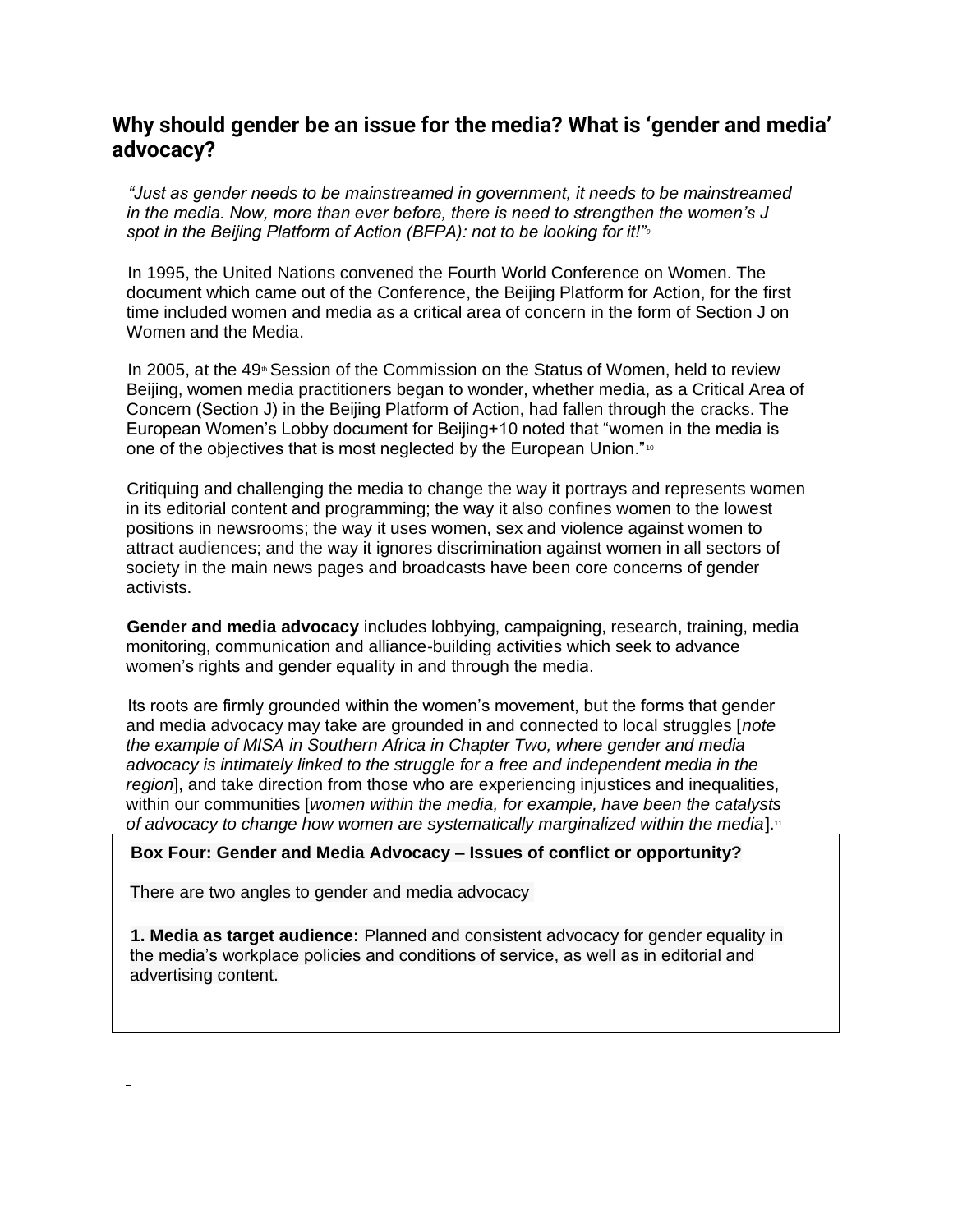<sup>9</sup>Maria Suarez Toro, *Looking for the J Spot*, in GEM News@B+10, March 10, 2005 <sup>10</sup> Ibid <sup>11</sup> An Advocacy Guide for Feminists, Young Women and Leadership, No. 1, December 2003, Association for Women's Rights in Development (AWID)

16

**2. Media as partner and tool for getting across messages on gender equality:** The strategic use of the media as a tool for advancing gender equality in all sectors, especially public policy, and to bring gender justice to the public's attention.

At first glance, it may seem as if two different gender and media advocacy strategies are called for to address these two issues. But, by taking on the media as institutions within which the struggle for gender equality is situated, activists will create also the opportunities for priming the media to be a credible voice when it reports on and covers gender equality issues.

Often gender and media activists are tackling both of these angles at the same time. The media cannot be used as an effective and credible tool to advance messages on gender equality if the messages it sends daily through reports on events and issues are gender blind or negative about women's roles and contribution in a society. Likewise, the media cannot challenge the lack of women in decision-making in governance structures, if there is a paucity of women in leadership positions within the media. In targeting the media to bring about more gender sensitivity and awareness to the editorial content and to ensure equal opportunity and equal access for women in media work spaces, gender and media activists are at the same time opening the space to

engage more effectively with the media in getting across messages on gender equality.

# **The Media as a Critical Area of Concern**

While gender activism around the media has been ongoing for more than 40 years, the 1995 Beijing Platform for Action (BPFA) which was developed by the UN Fourth World Conference on Women, provided gender and media activists with more ammunition for gender and media advocacy.

The BPFA calls for "increased participation and access of women to expression and decision-making in and through the media and new communication technologies." Governments committed themselves to review media policies and increase the number of programs for and by women and to promote balanced and diverse portrayals of women in the media.<sup>12</sup>

Governments also are urged in the BPFA to create legislation against the projection of violence against women and children in the media and to encourage training for women in using the media. The media are encouraged to establish professional guidelines and methods of self-regulation for the way women are presented, as well as to support and finance alternative media and all forms of communication that support the needs of women.13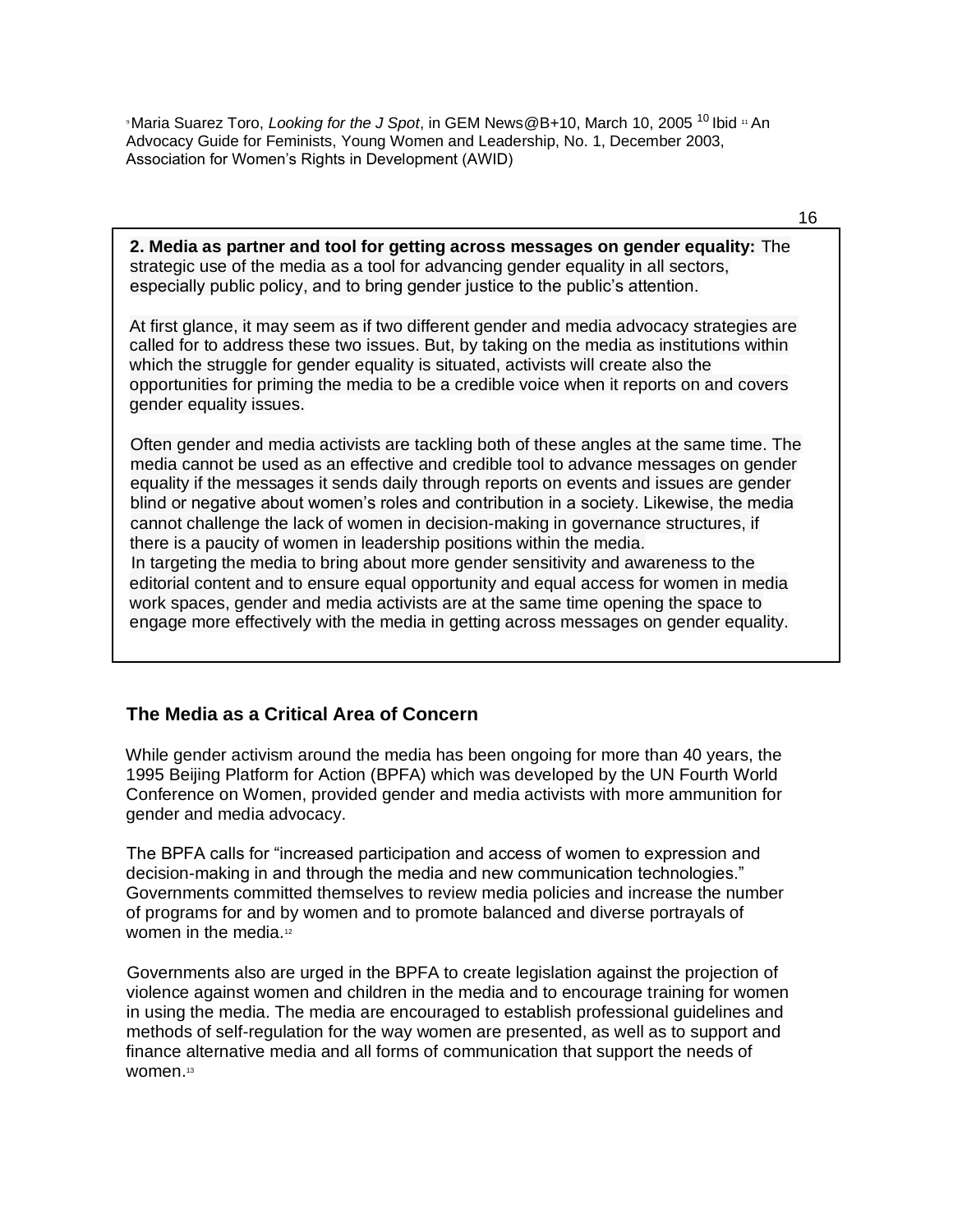Section J on Media as one of the Platform's Critical Areas of Concern, recognizes that the media have a role to play in addressing issues of gender inequality, specifically,

<sup>12</sup> Local Action, Global Change, UNIFEM and the Centre for Women's Global Leadership, 1999 <sup>13</sup> Ibid

17

women's lack of access to media; the fact that women in the industry are generally not in decision-making positions; and the portrayal of gender stereotypes.<sup>14</sup>

The BPFA proposes that governments promote women's equal participation in the media; encourage women's media networks; and promote research and implementation of information strategies to ensure a balanced portrayal of women and men. The BPFA calls on media organizations and NGOs to develop diverse and balanced representations of women; establish groups to monitor the media; and train women to make greater use of information technology.<sup>15</sup>

The 1995 Beijing Platform for Action also states that the impact of the media on women is generally negative:

"…Print and electronic media in most countries do not provide a balanced picture of women's diverse lives and contributions to society in a changing world. In addition, violent and degrading or pornographic media products are also negatively affecting women and their participation in society. Programming that reinforces women's traditional roles can be equally limiting. The world-wide trend towards consumerism has created a climate in which advertisements and commercial messages often portray women primarily as consumers and target girls and women of all ages inappropriately."<sup>16</sup>

At the five-year review of the 1995 Beijing Conference in New York in 2000, out of the 12 Critical Areas of Concern in the Beijing Platform for Action, 53% of the countries cited media as their top priority for achieving gender equality in reports to the United Nations for the five-year review.<sup>17</sup>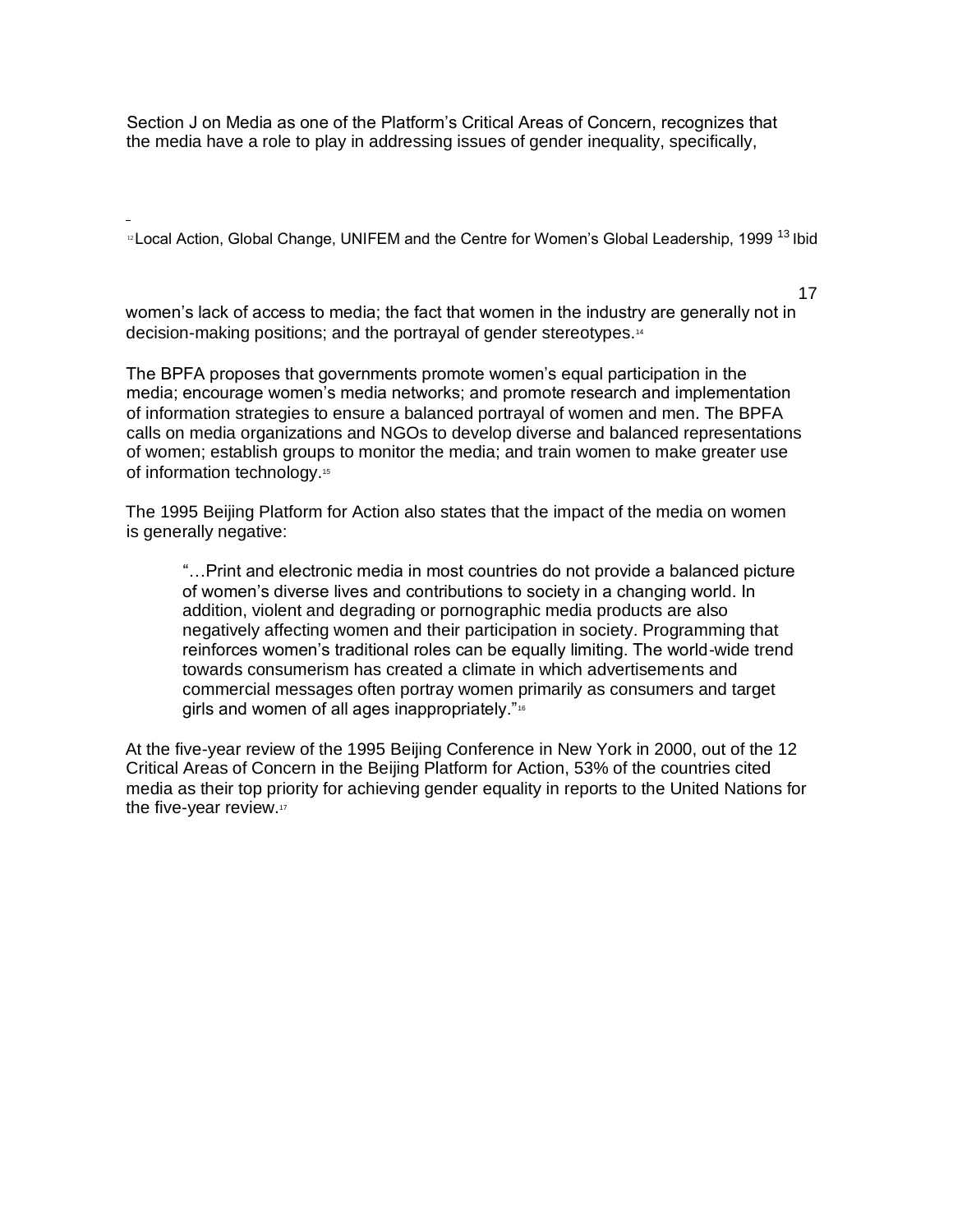## **Box Five: The impact of globalization**

The spread of satellite communications and the opening up of the airwaves and other forms of media to less state-regulation in favor of free markets and commercial interests creates new gender and media challenges for activists. These include:

porate ownership of media that has forged powerful political and business links and sets limits on freedom of expression

• Foreign ownership of media that has implications for accountability issues

creation and interpretation of news that are shaped and influenced by factors associated with the control of media by governments, advertisers and business groups

<sup>14</sup> Whose News? Whose Views?, edited by Colleen Lowe Morna, Gender Links, 2001 15 Ibid

<sup>16</sup>Only Silence will Protect You, Women, Freedom of Expression and Language of Human Rights, Jan Bauer, International Centre for Human Rights and Democratic Development, Montreal, 1996<sup>17</sup> Whose news? Whose views? Southern Africa Gender in Media Handbook, edited by Colleen Lowe Morna, 2001

18

• Existing media codes that do not have a gender concern or address issues such as the portrayal of violence against women

• The presence of transnational media corporations and the consequent beaming of homogenous media images and perceptions of women

ux of pornographic material and databanks on women through the Internet, video tapes and DVDs and also through the print media

 $\mu$ x of computer and video games that violate women's images and reinforce violence against women

Source: 'Globalization of the Media and its implications for women's expression', Meena M. Shivdas, Media Development 3/2000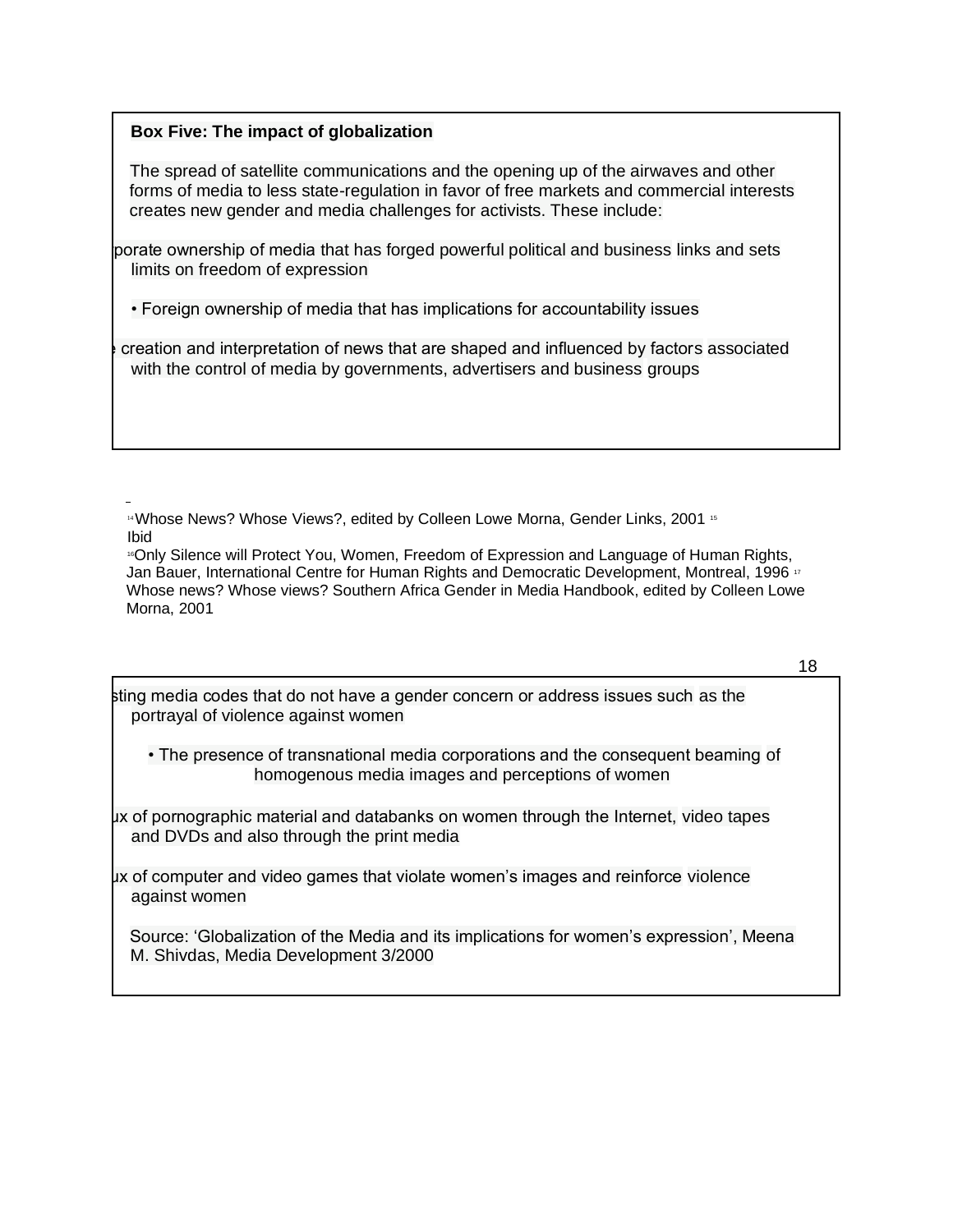#### **Activity- Discussion Points!**

1. What media issues are stated in your country's report to the Beijing +5 and Beijing +10 reviews as areas of concern?

2. Which of these areas cited have been the focus of gender and media advocacy in your country?

3. Which issue(s) has not been the focus of gender and media advocacy? 4. Which issues would your organization prioritize for gender and media advocacy? Why?

## **Approaches to Gender and Media Advocacy**

Various strategies are in use throughout the world to promote gender equality in the media. No one approach will suffice given the complexity of the media and the national media landscapes with their own specificities.

To be at their most effective, gender and media activists should not be antagonistic towards the media and those working within. Taking time to learn how the media works, how and why journalists choose the sources they do, how sub-editors do their jobs, and who are the key players in media decision-making (such as chief editors and increasingly advertising executives and media owners), can provide activists with much needed insight into where opportunities for intervention and lobbying lie within the media.

Gender and media activists often use a combination of strategies. These include the following:

• The creation of gender and media networks and associations which push for change through dialogues, discussions, research and media monitoring. Examples include the Gender and Media Southern Africa (GEMSA) Network (http://www.gemsa.org.za), Sur Profesionales in Latin America

(http://www.sitiosur.cl/organizacion.asp) and the Asian Network of Women in Communication, among others

- Women have created alternative media in the form of newsletters, journals, radio, video productions, and now on-line publications. One of the most important contributions of women's alternative media is to provide a space for serious reflection about the nature of women's exclusion from the mainstream. Examples of women's alternative media include the Women's Feature Service (WFS) based in New Delhi, India (http://wfsnews.org/), FIRE radio in Latin America (http://www.fire.or.cr/), the Africa Women and Child Feature Service, based in Nairobi, Kenya (http://www.awcfs.org/), among others.
	- Gender activists have developed tools to monitor the media on its coverage of violence against women, women in politics, women as sources, the portrayal of women, among

19